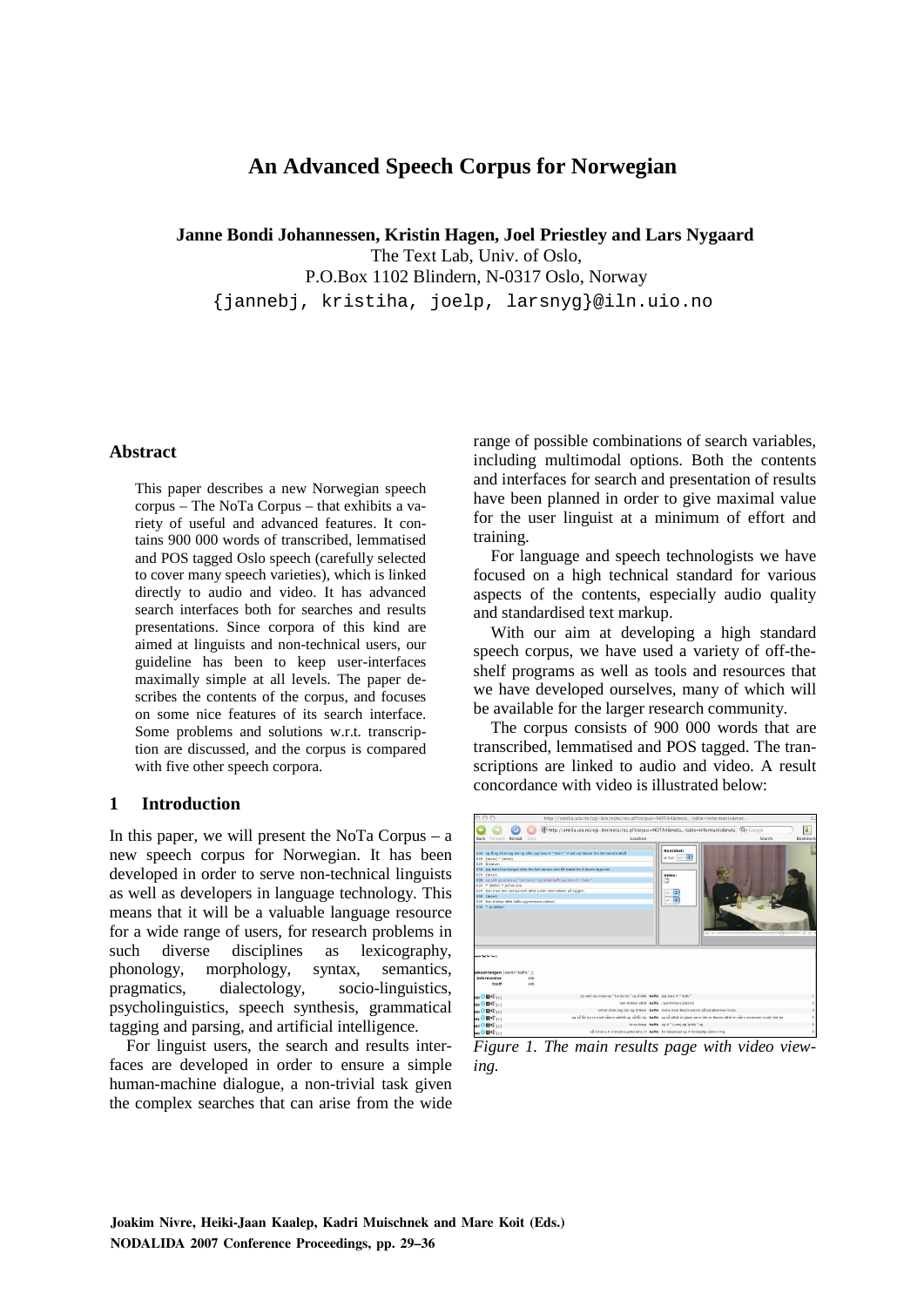Section 2 of the paper focuses on the contents of the corpus; annotation, multimedia representation, selection of informants and type of recordings, and transcription. Section 3 describes the search interface with special interest given to criteria regarding linguistic and informant selection. In section 4 we compare the corpus with five other speech corpora along some of the variables that have been highlighted in this paper.

# **2 Contents of the NoTa Corpus**

### **2.1 Annotation and multimedia representation**

The NoTa corpus is transcribed using standard orthography<sup>1</sup>. (The reason for this choice and some discussion about transcription is given in section 2.3.) The corpus is lemmatised and POS tagged by a TreeTagger trained on a manually corrected version of the Oslo-Bergen tagger, which is a written language tagger (for details, see Nøklestad and Søfteland, to appear).

The corpus is represented with video and audio recordings that are linked to the transcriptions<sup>2</sup>. The linking between transcription and audio/video makes it possible for the user to get a direct multimedia representation of any desired fragment of the corpus.

The corpus is searchable via the Internet site using the corpus explorer tool Glossa (Nygaard 2007), a very user-friendly interface built on top of the IMS Corpus Work Bench Query system. The results are shown as concordances linked to the multimedia representations. The Glossa system also allows further processing of the search results by exporting all or a subset of them to external file formats, and by viewing them in a variety of ways, such as frequency counts, collocations, statistical measures, pie charts etc.

All transcriptions of the speech occurring in the corpus are searchable, as are the specially annotated events such as laughter and coughing, plus a variety of interjections and exclamations, extralinguistic noises etc. It is also possible to do searches via grammatical tags. (Some examples will be given in section 3.)

# **2.2 Informants and recording situation**

The corpus consists of the speech of 166 informants from the Oslo area, carefully divided to represent in equal numbers gender, age (three groups; 16–25, 26–50, 51–95), educational background and place of residence. The informants were recruited in a variety of ways, from actively contacting centres for elderly people, schools and work places, to using the press, students and the network of people we knew.

Each informant takes part in a semi-formal tenminute interview with a project assistant, in which he or she is asked general questions about his or her life. In addition, each informant takes part in an informal 30-minute dialogue with another informant, at which point the informants get served drinks and snacks to add to the informal atmosphere. This way the corpus has two different speech styles from each informant.

Norwegian legislation requires a high level of anonymity and security (to the extent that this is possible when informants appear on audio and video). This has two consequences. First, the topics that are talked about must be "safe": the informants must be instructed not to talk about e.g. politics, religion, illness, criminality, and other people. Second, the informants must not be linked to the data by name or other identification, so the lists of their names and addresses have had to be destroyed.

The second consequence cannot be compensated, but the first consequence turns out not to be a serious problem. The informants get a list of possible topics (such as film, pets, travel, sports) to help them if the conversation goes dead. By comparing the two styles of each informant, it is clear that the limitation on topic is not generally inhibiting.

### **2.3 Transcription**

The NoTa corpus has been transcribed by standard orthography ( Norwegian Bokmål), in accord with the practice in other speech corpora, such as the Spoken Dutch Corpus (CGN). The benefits of such a choice over a more phonetic variant are numerous: Transcribers do not need special

<sup>1</sup> All speech is transcribed using the freely downloadable pro- $\frac{1}{2}$ gram Transcriber.

We have used Quicktime Pro to convert from .wav-format to AAC in .mov-files, to be played by each user in Quicktime, via a central streamer.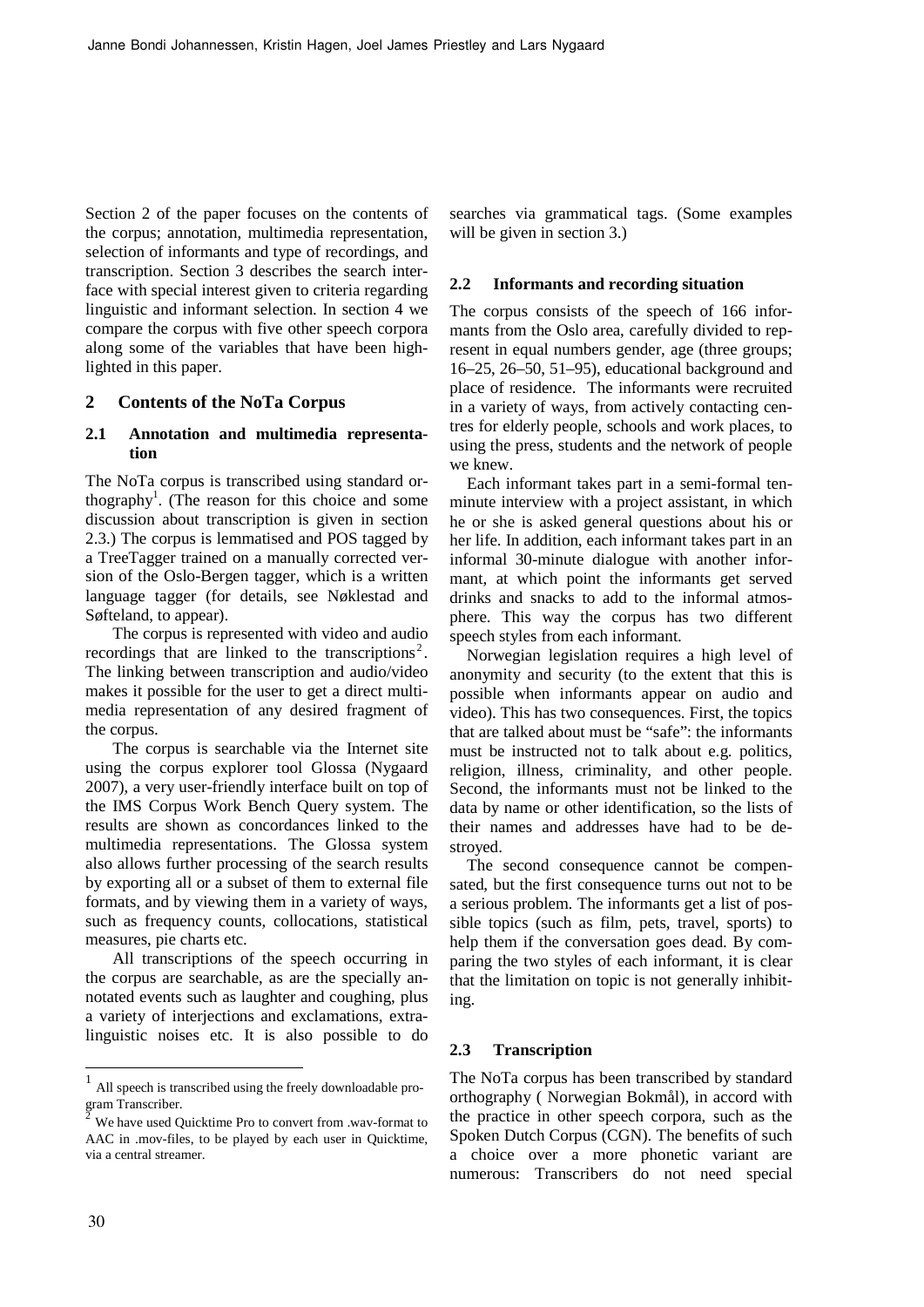training; inter-annotator agreement in transcriptions is more likely to obtain; fewer options will make transcribing quicker; the resulting transcription can readily be used for searching, reading it will be easier, and tagging and parsing will be easier.

However, speech will always contain linguistic as well as non-linguistic information that standard orthography – as it appears in standard dictionaries<sup>3</sup> – has no remedies for, and which corpus developers want to and sometimes need to cater for, so some concessions will have to be made. We shall mention a few of them here, and otherwise refer to Hagen (2005), Johannessen et al. (2005), Bødal et al. (to appear).

A first challenge is to decide what it means to use an orthographic standard. Should it only count at word-level? How about syntax? Consider the example below. In Norwegian, the standard norm says that 3p pl pronouns are inflected for case, so that nominative is used with subjects, and accusative with objects (example 1 below). However, many people violate that norm in various ways, as in (2).

| (1a)     | De                  | qår       |
|----------|---------------------|-----------|
|          | they-NOM            | walk      |
|          | (1b) Anne ser       | dem.      |
|          | Anne sees           | them-acc. |
|          |                     |           |
| (2a) Dem |                     | qår.      |
|          | them-acc            | walk      |
|          | (2b) Anne ser de.   |           |
|          | Anne sees they-NOM. |           |
|          |                     |           |

We have chosen to follow the orthographic norms only at word-level, so that it is irrelevant whether a word is used "wrongly"; what is relevant is whether a given spoken word has an orthographic equivalent. Thus, the examples in (2) are acceptable transcriptions in the NoTa corpus. Also, maybe needless to say, "incorrect" word order will never be changed by the transcribers.

A second challenge is words that occur in spoken language only. One difficult type is words that are clearly variants of written ones, but where it is unclear of which particular word. Consider the Norwegian clitic (spoken) pronouns in (3), which are unmarked for case. Choosing an orthographic form for them would be to either force a particular case onto them, something we have already seen can be very difficult due to inter-speaker variation, or to force a choice of animacy even when the context is ambiguous. Some choices of pronouns are given in (4).

| $(3a)$ a |                          |  | 3p sq fem  |          |  |
|----------|--------------------------|--|------------|----------|--|
| $(3b)$ n |                          |  | 3p sq masc |          |  |
|          |                          |  |            |          |  |
|          | (4a) hun 3p sq fem nom   |  |            |          |  |
|          | henne 3p sq fem acc      |  |            |          |  |
|          |                          |  |            |          |  |
|          | (4b) han 3p sq masc ani- |  |            |          |  |
|          |                          |  |            | mate nom |  |
|          | ham 3p sg masc ani-      |  |            |          |  |
|          |                          |  |            | mate acc |  |
|          | den 3p sg inanimate      |  |            |          |  |

We have chosen to add these and other words that do not have a clear equivalent in the standard orthography, to a word-list that we ask the transcribers to use.

A second type of words not found in the standard dictionary are typically dialect words or borrowings. We simply use these as they are, and have chosen to tag them in the following way:

```
(5a) den fisken ser gøllei 
           [language=x] ut 
      that fish looks "gøllei" 
                 (horrible)
```
(5b) yes [language=x] det er fint "yes" that is good

Interjections are a third type of words that are not all found in the dictionary. Like with other non-standard words, we found that we had to add them to our word-list. Distinguishing between interjections and other noises is not necessarily easy, however. Our rule of thumb was to try to fit some constant meaning to the sound sequence. If possible, we treated the candidate as an interjection, and devised a uniform spelling for the word in question. This work was also necessary to distinguish these interjections from similar, but non-identical, ones that already existed in the dictionary. Some of our new interjections together with some old ones (marked with BMO) can be seen in (6):

 3 Standard orthography in the NoTa context is defined as that which can be found in Wangensteen (2005): *Bokmålsordboka*.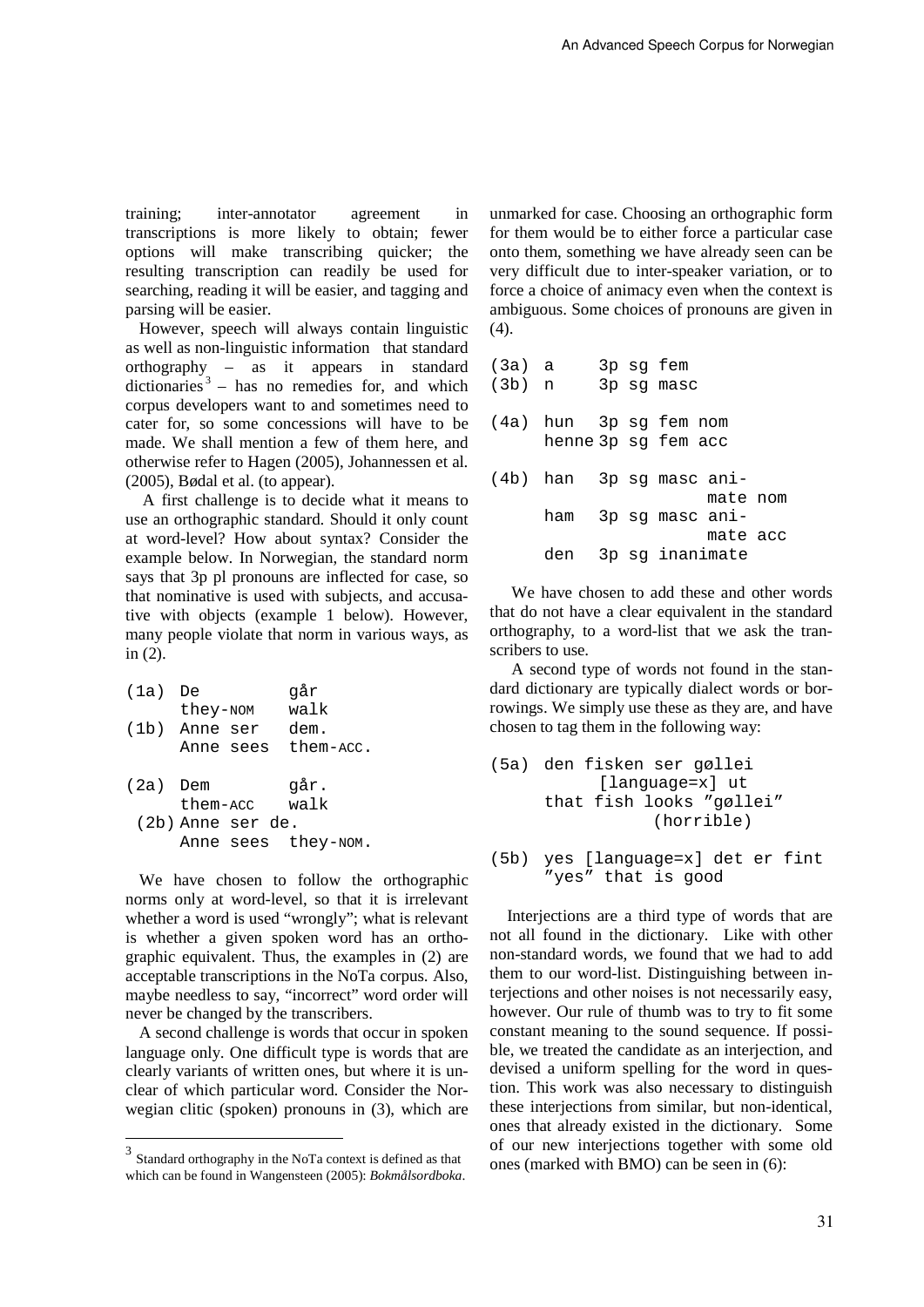(6)

```
aha (surprised) BMO 
e (hesitating – irrespective 
of the vowel quantity) 
eh (indicating distance) 
ehe ("I see" – two syllables) 
em (hesitation) 
heh (impressed) 
hm (inquiring, wondering) BMO 
hæ (inquiring) BMO 
jaha (strengthen "yes") BMO 
m (hesitation, accepting) 
m-m (benektende) 
mhm ("I see" – two syllables) 
mm (confirming – two syll.) 
næ (surprised, wondering) 
nja (doubting) BMO 
næhei (strengthening "no") 
ops (something went wrong) 
u (impressed) 
ææ (confirming – two syll.) 
å-å (something went wrong) 
å ja (suprised)
```
In addition to interjections, there are meaningful sounds that many speech corpora annotate, such as laughter. Their meaning is not as conventionalised as that of interjections, and we have chosen to have very coarse-grained categories, (7). They are annotated in the corpus as tags.

(7)

```
Front clicking sound 
Back clicking sound 
Sucking noise 
Sibilant 
Yawning 
Laughter 
Breathing 
Special cough4
```
All transcriptions have been proof-read by other transcribers than those having done the original transcription, and regular transcription meetings were held between the half a dozen transcribers and the project management during the 18 months project period. The correctness and inter-annotator agreement ought therefore to be high, although we

have no numbers to show it, and must admit as well that we do still find mis-annotations.

Most of the corpus consists of dialogue. We have taken this genre seriously, and gone to great lengths to annotate turn taking, overlaps, interruptions etc. This choice has slowed down the transcription process considerably, but we think has also added to the general value of the corpus.

A picture of a dialogue sequence with informants is shown in figure 11.

### **3 The Search Interface**

#### **3.1 Limiting Search w.r.t. Informants**

It is possible, and indeed easy, to limit the search to subgroups of informants. One main choice is between types of recording; free dialogue vs. semiformal interview:

| Nullstill<br>Søk)                                                                     |  |
|---------------------------------------------------------------------------------------|--|
| Innstillinger:<br>Opptakssituasjon<br>Intervju:<br>Alle typer samtale:<br>Spesifiser: |  |
| Inkluder<br>intervjueren:                                                             |  |

*Figure 2. Limiting searches w.r.t. recording type.* 

Furthermore, it is possible to limit the subgroup of informants according to all the informant variables, such as gender, age, place of residence, place of birth, work, educational background:

| Representativ utvalg: |            | Velg informant direkte:<br><b>First</b> |             |    |
|-----------------------|------------|-----------------------------------------|-------------|----|
| Demografiske trekk:   |            |                                         |             |    |
| Alder                 | æ          |                                         | Bodd lengst | h. |
| Kjønn                 | <b>ARE</b> |                                         | Yrke        | н  |
| Oppvekststed          | ωą         |                                         | Utdannelse  | ł. |
| Bosted                | œ          |                                         | Se utvalget |    |

*Figure 3. Choosing subgroups of informants.* 

Ticking off some of the boxes will lead to the popping up of new and more detailed ones. The idea behind the gradually more specific choices is to keep each interface no more complex than the user needs, while at the same time allowing even

<sup>&</sup>lt;sup>4</sup> Ordinary cough resulting from illness is not annotated.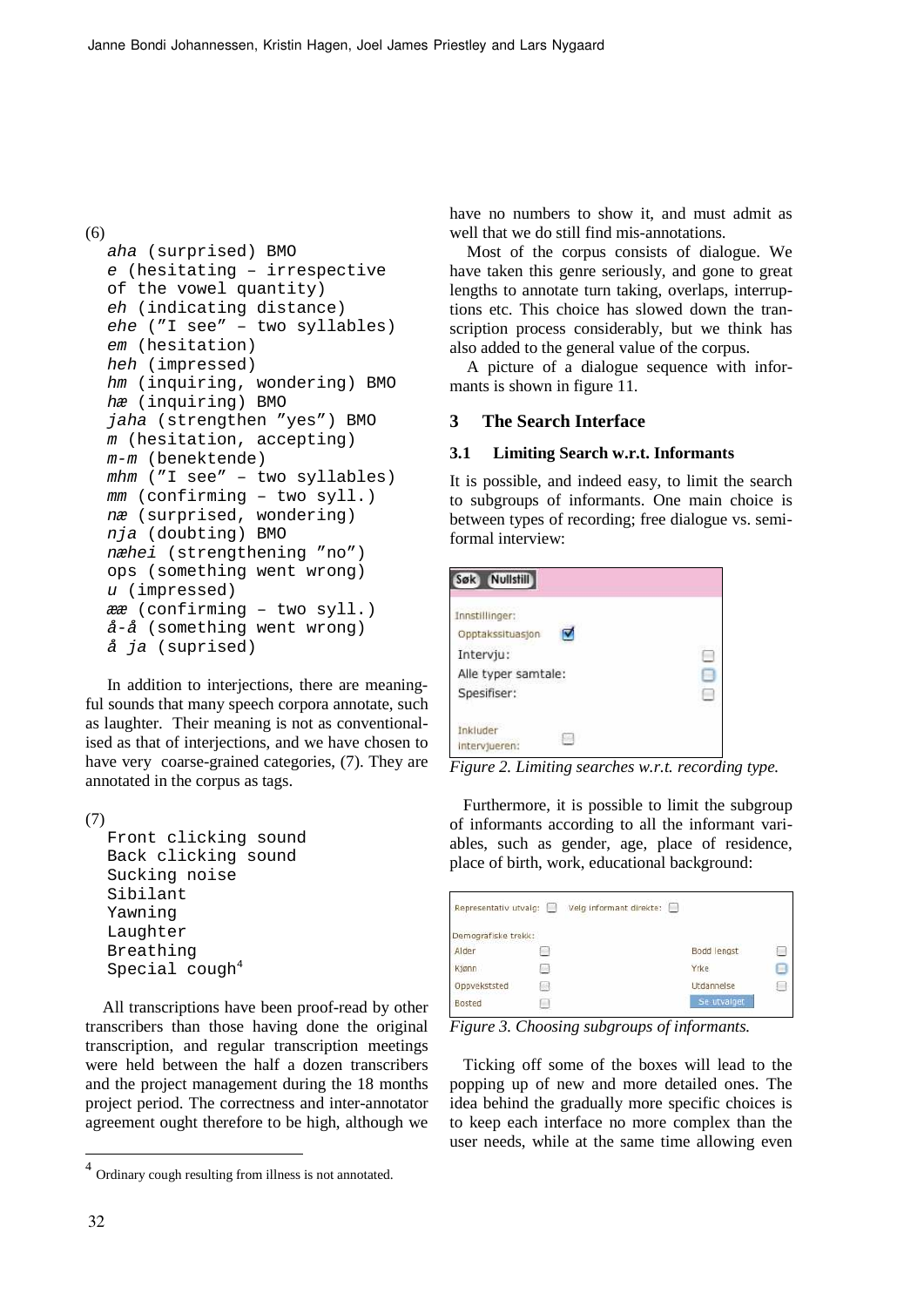advanced, complex searches to have a userfriendly interface.

In the figure above, the various boxes expands into new menus (e.g. those that refer to place of birth or residence) or to new boxes for numbers (e.g. for age). Figure 4 shows how having ticked off the box for *yrke* ('work') – also found in the figure above – has expanded the choice with several more subcategories, for types such as *håndverk/yrkesfag* ('trade'), *service*, *kontor* ('office'), frie yrker ('free trades'). (The categories have been adopted from the state agency Statistics Norway.)



*Figure 4. Ticking off a choice such as* yrke *('work'), expands the choice into subtypes.* 

# **3.2 Limiting Search w.r.t. Linguistic Criteria**

A maximum level of user-friendliness has been attempted at all levels, given that the users will generally be non-technical linguists who are opposed to going through a long period of learning how to use such tools. We support the ideas advanced by Johannessen, Hagen and Nøklestad (2000), in which regular expressions for any kind of simple or complex search are to be avoided for non-technical users. User-interfaces for machinehuman dialogue should be based on boxes and menus, not complicated query languages. Below is a search interface of the simplest kind – for just one or two words:



#### *Figure 5. Search interface for linguistic strings.*

In order to increase the number of search words, the user clicks on the arrow on the right hand side, and more boxes will appear. In order to search for alternative words, the user clicks on the arrows below, to get more boxes along that dimension.

By pulling down a menu at a word, more options will appear. Since the corpus is part-ofspeech (POS) tagged, one option is to choose part of speech (*ordklasse*). It should be noted that POS can also be chosen without an accompanying specification of a word or part of word, giving the user a frequently wanted search option. In this respect it is superior to many other corpora, whether written or spoken language ones. Thus, a user can choose, for example, to get all the nouns in the corpus.

The advantage of this search option is unquestionable. For a linguist who studies the behaviour of a particular part of speech in its context, being able to get a concordance of all instances of that category, gives great opportunities for empirical exploration.

It is of course possible to specify only parts of words, such as the beginning, the middle, or the end. Given that the corpus is lemmatised, it also possible to specify a search for all words belonging to the same paradigm, by choosing 'lemma'. Below is an example of how to choose POS with no specified word or string of letters.

| Ord $1$ :       | intervall: Ord 2:<br>minmaks |                |
|-----------------|------------------------------|----------------|
| alternativer »  |                              | alternativer » |
| ordklasse »     | adjektiv                     |                |
| start på ord    | adverb                       |                |
| inni ord        | konjunksjon.                 |                |
| slutt på ord    | determinativ                 |                |
| lemma           | interjeksjon                 |                |
| x               | inf.merke                    |                |
| uttale          | substantiv                   | velg           |
| Ikke-spráklig » | pronomen                     | velg bort      |
|                 | preposisjon                  |                |
|                 | subjunksjon                  |                |
|                 | verb                         |                |
|                 |                              |                |

*Figure 6. Searching for all nouns in the corpus.*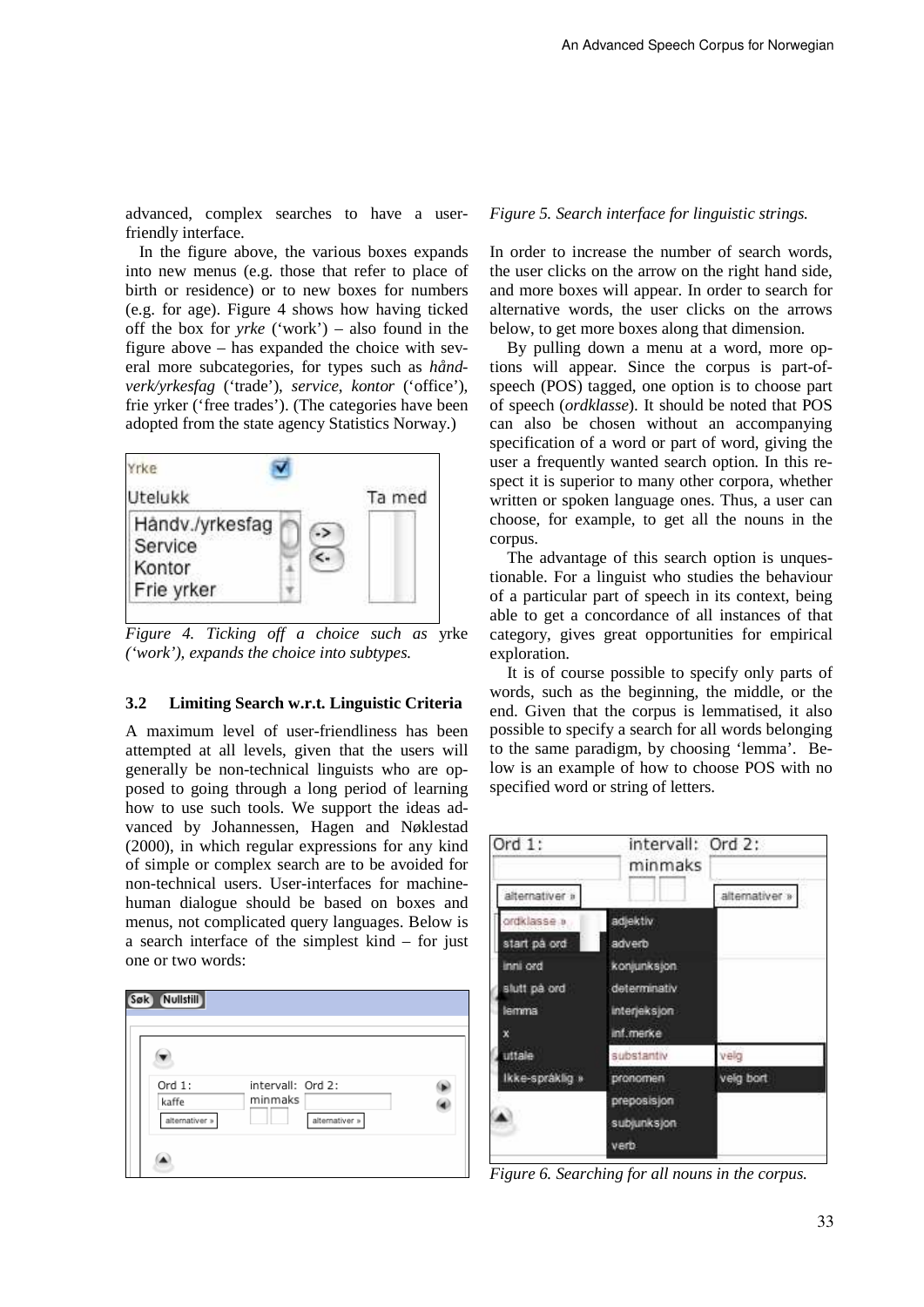Notice in Figure 6 that we have chosen the *velg* option ('choose'). We could also have chosen the negative *velg bort* ('exclude'), a useful feature to exclude a part of speech from a particular search context. Below are shown a very small subset of the resulting 85233 hits for this search.

| nei nei på  | stadion              |              |
|-------------|----------------------|--------------|
| r) * oppå   | tribunen             | 7            |
| a jeg sto i | mål                  | da           |
| de en bra   | jobb                 | det var      |
| et var litt | forskjell            | fra # den d  |
| en der m    | rævkampen            | mot Hviter   |
| npen mot    | <b>Hviterussland</b> |              |
| or mange    | stadion              | tar jeg      |
| ar det på   | stadion              | i hvert fall |
| le ord) en  | kompis               | av meg sor   |



Below is an example where we have chosen to search for all instances of the irregular verb *være*  ('be'), regardless of inflection, followed by a preposition. This time, we have written the infinitive form (the dictionary look-up form) of the verb in the first box, and made sure we have chosen the alternative *lemma* from the menu. The second box is empty, but the alternative POS *preposition* has been chosen from the menu.



*Figure 8. Search for all inflectional forms of the verb* være *('be') followed by a preposition.* 

The corpus yields 3135 results, some of which are shown below:

| hardunoengang <b>værti</b> Tromsø(uf        |  |
|---------------------------------------------|--|
| jeg har <b>vært i</b> Tromsøja              |  |
| iksom alltid hadde vært der jeg<br>oppe     |  |
| r en kamerat som le <b>r fra</b> Tønsberg i |  |
| uten at Lyn var i finalen en o              |  |
| ja de #de eri semien de                     |  |

*Figure 9. Some results from searching for the lemma* være *('be') followed by a preposition*.

# **4 Comparison with Other Speech Corpora**

It is instructive to compare the NoTa corpus with other speech corpora. Such corpora are generally expensive to develop, and more so if they are to have a variety of different features. For this reason existing speech corpora do not necessarily have as many advanced features as their developers and users would have liked.

In this section, we will compare the NoTa corpus with three other Scandinavian speech corpora: the Swedish Gøteborg Spoken Language Corpus (GSLC), the Danish BySoc Corpus, and a small dialect corpus of Norwegian (Talesøk). We will also compare it with the British National Corpus (BNC), possibly the most widely known speech corpus available, and the Scottish Corpus of Text and Speech (SCOTS), a new speech corpus with many nice features. See the Reference section for all URLs.

The corpora vary somewhat in size (up to 2 million words, except for the BNC, which is 10 million words), but they have in common that they have been updated after 2000, and that they all aim at a wider audience of non-technical experts.

The table does not reflect reality in every detail: We have ticked off "yes" for multimedia representations in the SCOTS corpus, although the texts in that corpus vary w.r.t. this variable. Also, we have written "no" for tagged transcriptions in Talesøk, since the tagging that exists for that corpus are not available from the main search interface.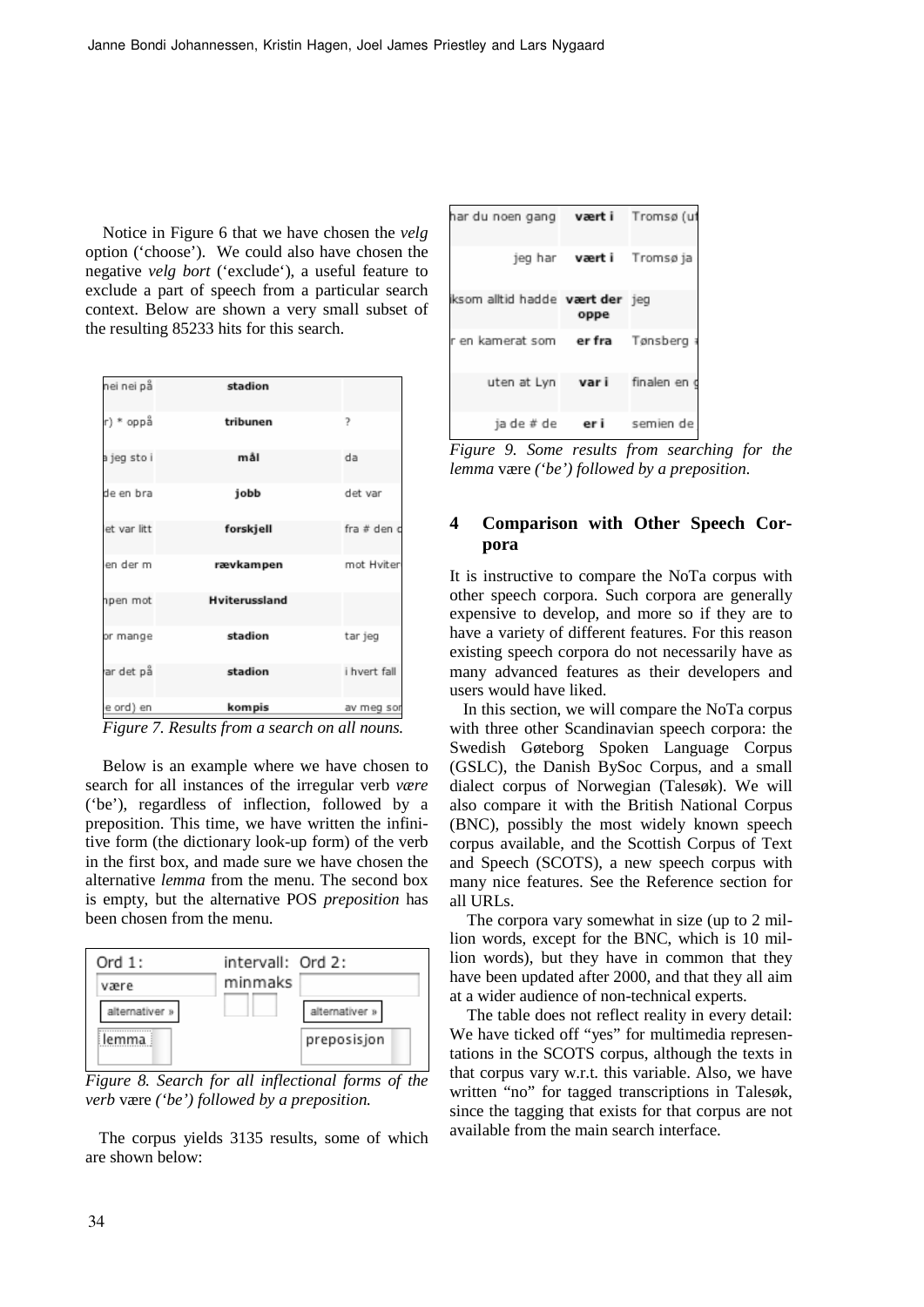|                                              | <b>NoTa</b> | <b>Talesøk</b>           | <b>GSLC</b>    | <b>BySoc</b>   | <b>BNC</b>     | <b>SCOTS</b>   |
|----------------------------------------------|-------------|--------------------------|----------------|----------------|----------------|----------------|
| Transcription linked to audio                | Yes         | Yes                      | N <sub>0</sub> | No             | No             | Yes            |
| Transcription linked to video                | <b>Yes</b>  | N <sub>o</sub>           | N <sub>0</sub> | N <sub>0</sub> | N <sub>0</sub> | Yes            |
| User-friendly search without regular expres- | <b>Yes</b>  | Yes                      | N <sub>0</sub> | N <sub>0</sub> | N <sub>0</sub> | N <sub>0</sub> |
| sions                                        |             |                          |                |                |                |                |
| Possible to limit informant selection        | Yes         | Yes                      | Yes            | Yes            | Yes            | Yes            |
| Overlaps/turntaking annotated                |             | Yes                      | Yes            | Yes            | N <sub>0</sub> | Yes            |
| Transcription as standard orthography<br>(or | <b>Yes</b>  | Yes                      | Yes            | <b>Yes</b>     | Yes            | Yes            |
| slightly modified)                           |             |                          |                |                |                |                |
| POS tagged                                   | Yes         | N <sub>0</sub>           | No             | No             | Yes            | N <sub>0</sub> |
| POS tags can be used as the only search ex-  | <b>Yes</b>  | $\overline{\phantom{0}}$ |                |                | N <sub>0</sub> |                |
| pressions                                    |             |                          |                |                |                |                |

*Figure 10. A comparison between the NoTa corpus and five other speech corpora.* 

The table shows that the NoTa corpus compares favourably with the other corpora w.r.t. the variables we have chosen. This is of course related to the fact that the NoTa corpus is the newest one, and we have been able to learn from the other corpora. Also, the general technical advances have made it possible to offer features that would have been unthinkable only a few years ago. We have chosen variables that have been important to us as developers. However, we think that these features are important to many other researchers, too.

# **5 Access**

Corpus search via the corpus web site (see Reference section for URL) is available for all researchers. Information about how to get a password is also given there.

The corpus can also be downloaded to see the full transcriptions and view and listen to the full recordings. Furthermore, full-scale versions can be downloaded for other purposes, such as language technology research and development. Contact information is given on the web site.

# **6 Conclusion and Future Work**

We believe that we have developed a speech corpus that will be valuable to linguists as well as technologists, both due to its technical features and its contents. Its main use will, we think, be the corpus with its user-friendly web interface, but the transcriptions, audio files, and tools and resources developed as part of the project will all be useful for other researchers.

There are mainly two paths that we plan to follow in the future. One is to syntactically parse the corpus. So far, some preliminary work has been done w.r.t. pre-processing (see Johannessen and Jørgensen 2006, Jørgensen 2007).

The other path we hope to follow is expanding the corpus. We are expanding it at the moment by adding more speech material of young urbans via cooperation with the project UPUS. We are also planning to add material from other big cities (Bergen, Trondheim, Tromsø), and dialect material from rural areas. The latter task has started in connection with cooperation within the Nordic Centre of Excellence in Microcomparative Syntax, NORMS, and the ScanDiaSyn network.

We also hope to evaluate the corpus.